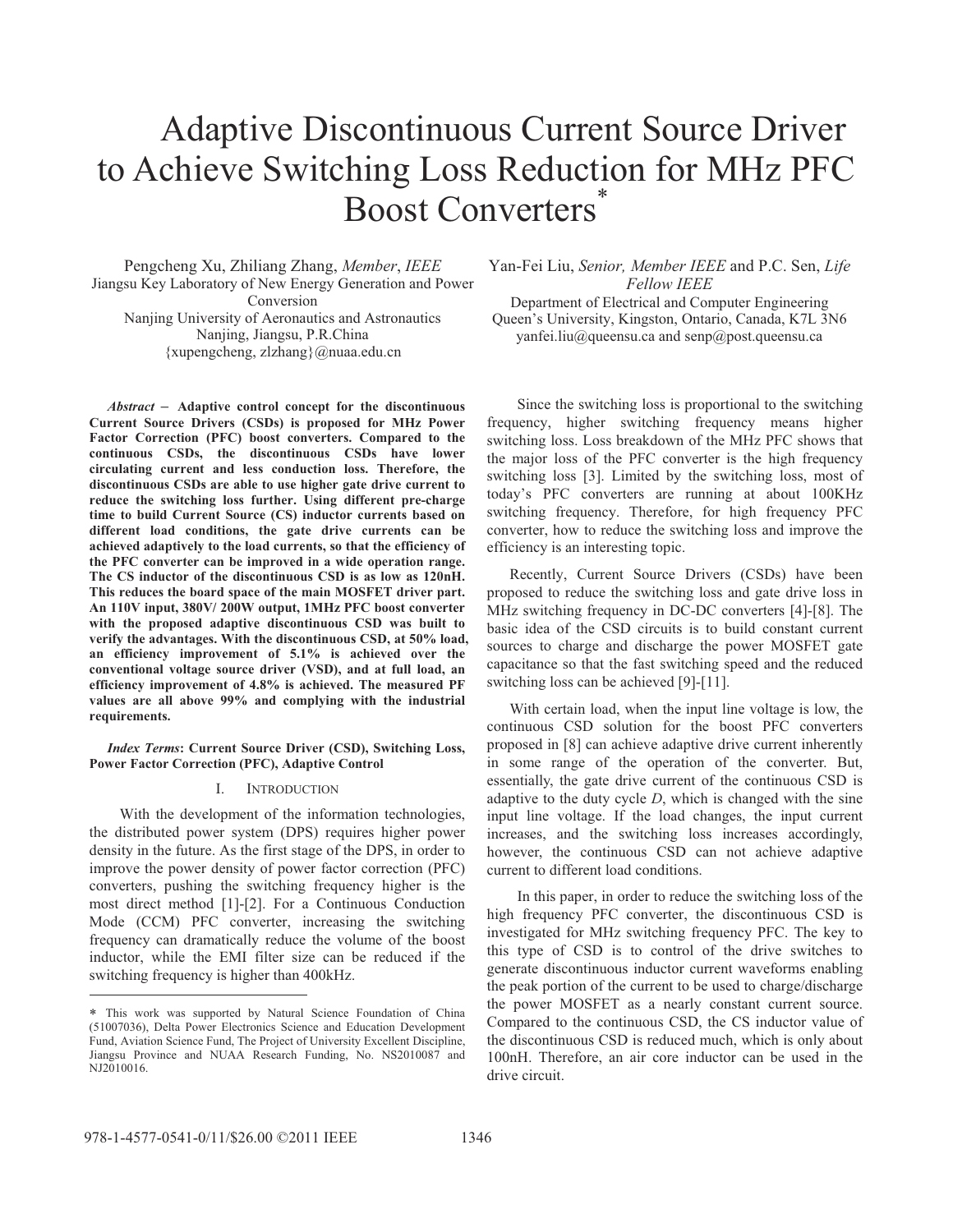Generally speaking, when a switching power converter is in full load condition, the switching loss and the conduction loss of the MOSFET become the dominant losses. On the contrary, the drive loss weighs a big proportion of the total loss when the converter is in light load condition. Both of these situations will lead to the lower efficiency. Therefore it is important to find an optimized trade-off point among the switching loss, the conduction loss and the driver loss. However, for the traditional CSD technology, the optimal drive current is fixed and may not be able to achieve optimal loss reduction effect in different load conditions. In this paper, using different pre-charge time over the CS inductor, the discontinuous CSD can achieve adaptive gate drive current in different load conditions, and the efficiency of the MHz PFC can be improved in a wide load range.

### II. PROPOSED ADAPTIVE CONTROL FOR DISCONTINUOUS

### CURRENT SOURCE DRIVERS

### *A. Description of the discontinuous CSD circuit*

The topology of the discontinuous CSD is illustrated in Fig.1. It consists of four drive switches,  $S_1$ - $S_4$  and a small resonant inductor  $L_r$ .  $S_1-S_4$  are controlled to allow the inductor current to be discontinuous and the MOSFET *M* can be turned on or off beginning by nearly constant drive current.



Fig.1 Proposed CSD Solution for PFC applications

The key waveforms are illustrated in Fig.2. The inductor current  $i_{Lr}$  is discontinuous to minimize conduction loss compared to the continuous circulating current, where  $t_{10}$  is the pre-charge time and  $t_{21}$  is the turn on time.

According to Fig.2, the gate drive current  $I_{G \text{ on }}$  is approximated as:

$$
I_{G_{-}on} = I_{G_{-}off} = i_{Lr} (t_1) = \frac{V_c T_{pre}}{L_r}
$$
 (1)

The control sequence of the four drive switches  $S_1 - S_2 - S_3$  $S_4$ , along with the CS inductor current  $i_{Lr}$ , gate drive current  $i_g$ and the gate-to-source voltage of the power MOSFET *M* are illustrated in Fig.3. The key waveforms to note are: 1) the CS inductor current *iLr* is discontinuous to minimize the conduction loss of the CSD; 2) the gate drive current  $i_g$  is nearly constant (in comparison to the conventional voltage source drivers) to reduce the turn on and off switching time significantly. The *TD*1 and *TD*2 are the two delayed waveforms of the input *PWM*. In order to achieve discontinuous inductor current, the key to this CSD is to control of the driver switches to generate discontinuous inductor current waveforms enabling the peak portion of the inductor current to be used to charge and discharge the power MOSFET gate capacitance as a nearly constant current source.



Fig.2 Key waveforms of the discontinuous CSD



Fig.3 The control sequence of the four drive switches  $S_1$ - $S_4$ , the CS inductor current  $i_{Lr}$ , gate drive current  $i_g$  and gate-to-source voltage of the power MOSFET

The CSD has two drive switches to ensure low impedance path through the gate terminal to the drive voltage or the ground, which provides good noise immunity of the power MOSFET against *Cdv*/*dt* problem, and the four drive switches of the discontinuous CSD can operate correctly for duty cycle from 0%-100%, which is suitable for the PFC applications.

*B. Adaptive control concept for the discontinuous CSD*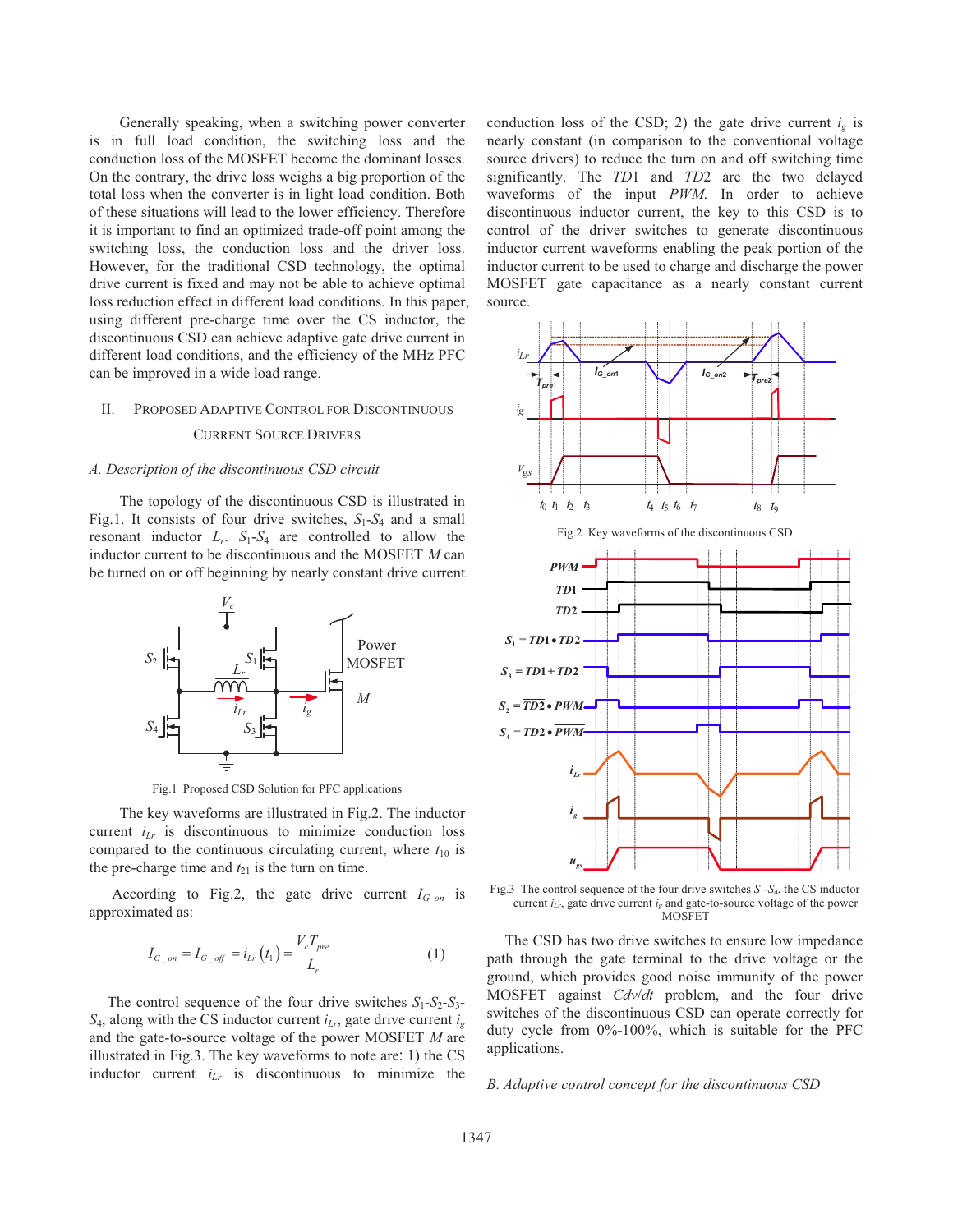There is a design tradeoff for the discontinuous CSD between speed and driver loss. Faster switching speed requires higher driver current, which increases the conduction loss in the driver. In order to find the optimized gate drive current, the objective function of the gate drive current  $I_{G \text{ on }}$  is established by adding the switching loss and the CSD circuit loss together as:

$$
P(I_{G\_on}) = P_{CSD\_sw}(I_{G\_on}) + P_{CSD}(I_{G\_on})
$$
 (2)

where  $P_{\text{CSD sw}}(I_{G \text{ on}})$  is the switching loss, and  $P_{\text{CSD}}(I_{G \text{ on}})$ is the CSD circuit loss. Compared to the continuous CSD solutions [12], the discontinuous CSD has smaller conduction and no circulating current, so the gate drive current of the discontinuous CSDs can be chosen higher to further reduce the switching loss.

### *1) Fixed load current conditions*

With certain load, when the input line voltage is low, the continuous CSD solution for the boost PFC converters proposed in [12] can achieve adaptive drive current inherently in some range of the operation of the converter. Fig.4 shows that, from  $t_0$  to  $t_1$ , the gate drive current of the continuous CSD is adaptive to the switching current.

When the input voltage increase, the input current becomes higher accordingly, the switching loss of the power MOSFET becomes more. From Fig.4, it can be seen that the continuous CSD can achieve adaptive drive current to the input current, but when the load current changes after  $t_1$ , the average of the input line current increased, the gate drive current of the continuous CSD is kept constant and is not depending on the load current any more,

In addition, the major concern is that the continuous current operation results in high circulating loss in the drive circuit. This actually makes stronger drive current difficult to be chosen to reduce the switching loss further.

### .*2) Different load current conditions*

From (1) and Fig.2, it is interesting to notice that the drive current of the discontinuous CSD is proportional to the pre-charge time, which is normally fixed when the control circuit is designed. So the idea is that if the pre-charge time can be varied according to different conditions, then adaptive drive current can be realized. The benefit is that the switching time and the switching loss can be optimized with different load condition, while the drive circuit circulating loss is also minimized at the same time.

Fig.4 shows that when during  $t_1$  and  $t_2$ , the load current increases, the peak current of the boost inductor will also increase, the dotted line shows that the peak gate drive current of the continuous CSD keeps unchanged, which is not able to be adaptive to load current. Fig.5 illustrated the adaptive solution of the discontinuous CSD for PFC

applications.



Fig.4 Key waveforms of the adaptive solution for PFC applications



Fig.5 The proposed adaptive solutions for PFC boost converter

By sensing average of the boost inductor current, we can adjust the pre-charge time to change the gate drive current of the discontinuous CSD, so that the drive current can be adaptive to the load current. Fig.4 show that when the load current increases between  $t_1$  and  $t_2$ , the pre-charge time increased to be adaptive to the load current, so the discontinuous CSD could provide high gate current to further reduce the switching loss. By using the discontinuous CSD, the efficiency of the PFC converter can keep on high at different load conditions.

## III. BENEFITS OF ADAPTIVE DISCONTINUOUS CURRENT SOURCE DRIVER FOR PFC

### *A. Adaptive gate drive current for MHz PFC converters*

For the CSD technology, high drive currents lead to lower switching loss. Strong drive current is desired to reduce the switching loss further when the power MOSFET carries higher current. Nevertheless, higher drive currents also result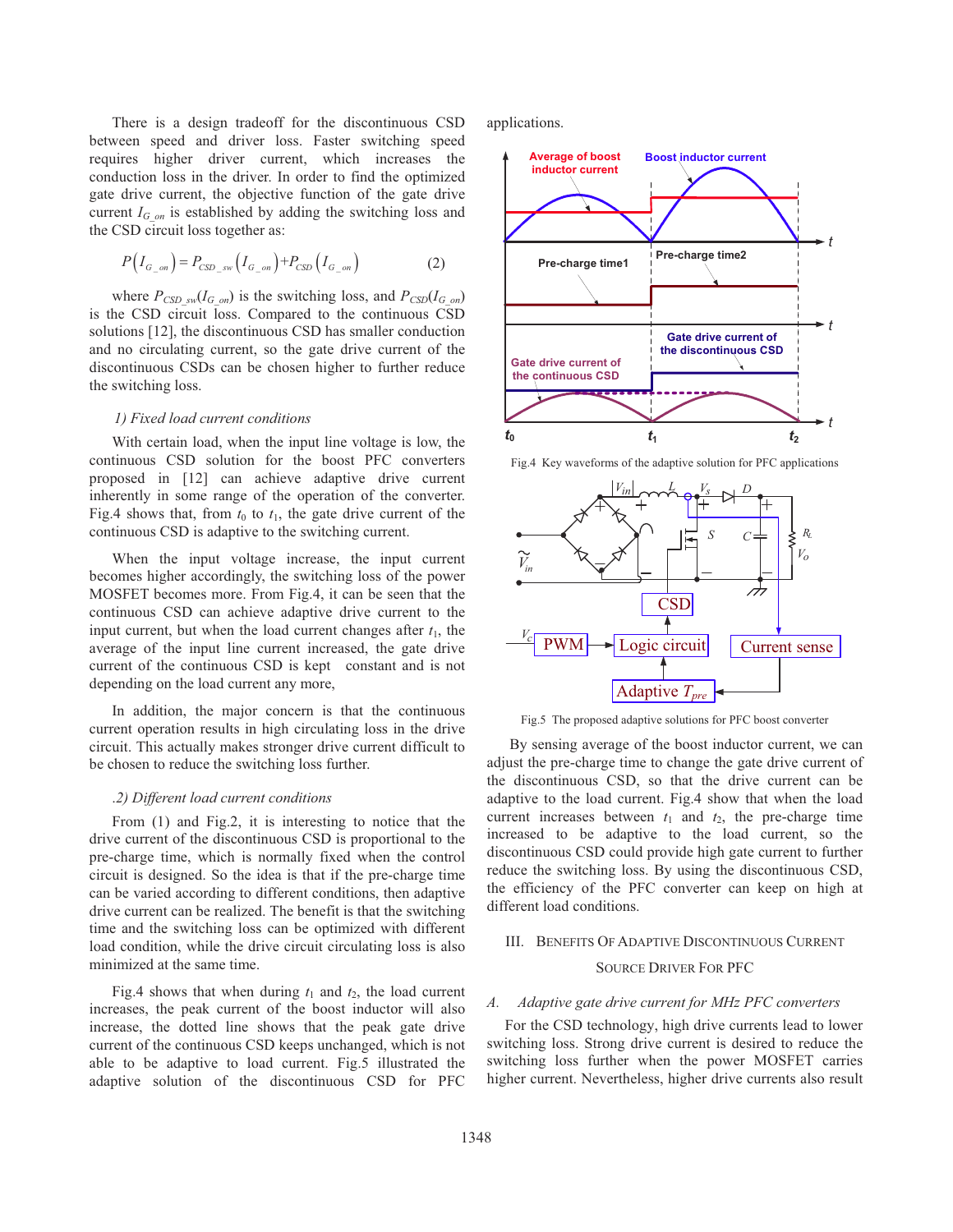in higher circulating loss. However, the present CSD circuits normally use constant drive currents and voltages. For the power MOSFETs, stronger drive currents means fast switching speed and lower switching loss, but results in higher drive circuit loss. High gate drive currents and voltages are beneficial to the normal load conditions, but hurt light load efficiency. This leads to a tradeoff between the switching loss reduction and gate drive loss. The constant drive currents and voltages limit the optimal operating conditions of the loss reduction. To achieve high efficiency curves in a wide load range becomes an interesting topic for the MHz converters.

The linear regulator was proposed for continuous CSD to achieve adaptive voltage in different load conditions [13]. Fig.6 gives the basic circuit diagram. However, adding the linear regulator to continuous CSD, which increased the complexity of the circuit, also will introduce the additional loss of the linear regulator.



Fig.6 Linear regulator achieving adaptive voltage in different load conditions

In this paper, by sensing the average value of the boost inductor current to change the pre-charge time, the adaptive drive current solutions are proposed for the discontinuous CSDs, so the efficiency of the MHz PFC converter can be improved at different load conditions.

The proposed method to achieve adaptive current using the pre-charge time for discontinuous CSD has the advantages is that no additional loss involved and easy to be implemented with digital control method. Another advantage the pre-charge time for the turn on transition and turn off transition could be chosen respectively since the turn off loss is usually higher than the turn on loss as far as the parasitic inductances are concerned.

### *B. Reduction of the drive circuit loss*

Both the continuous CSDs and discontinuous CSDs use the inductor as a current source. The drive energy stored in the inductance can be recovered to the driver supply voltage rail.

The drive loss of the CSD includes: 1) the resistive loss caused by the impedance of the driver switches,  $P_{cond}$ , 2) the

loss of the current source inductor  $L_r$ ,  $P_{ind}$ ; 3) the resistive loss caused by the internal gate mesh resistance of the power MOSFETs, *PRG*; 4) gate drive loss of drive switches, *Pgate*.

Therefore, the total loss CSD is

$$
P_{\text{Drive}} = P_{\text{cond}} + P_{\text{ind}} + P_{\text{RG}} + P_{\text{gate}} \tag{3}
$$

Fig.7 shows the drive loss comparison between the continuous and discontinuous at the switching frequency of 1 MHz. The components used are as follows: drive switches *S*1-*S*4: FDN335N; CS inductors: *Lr*=100nH (1812SMS) for the discontinuous, and  $L_r=1 \mu H$  (DO3316P) for the continuous.



Fig.7 Drive loss comparison between the continuous CSD and discontinuous CSD at 1MHz with different gate currents

It is observed that for the same gate drive current  $I_G$ , the discontinuous CSD has much lower drive loss than the continuous one, since the continuous current is a triangle waveform with larger RMS value and thus higher conduction loss. So, compared to the continuous CSD, the gate drive current of the discontinuous CSD can be designed higher to reduce the switching loss more.

### *C. High power density and high efficiency of the MHz PFC stage*

Compared with traditional 100KHz PFC converters, the 1MHz PFC with the adaptive CSD will leads to the 90% reduction of the inductor. Owing to the constant drive current of the proposed CSD solution, the switching loss of the MHz PFC converter can be greatly reduced, so the MHz PFC with the CSD can achieve high efficiency over the conventional VSD, which leads to the MHz operation of the PFC.

More importantly, the MHz PFC can also achieve great size reduction of the EMI filter. Therefore, with the discontinuous CSD, the MHz PFC converter can achieve much higher power density.

### IV. EXPERIMENTAL RESULTS AND DISCUSSION

An 110V input, 380V/200W output and 1MHz boost PFC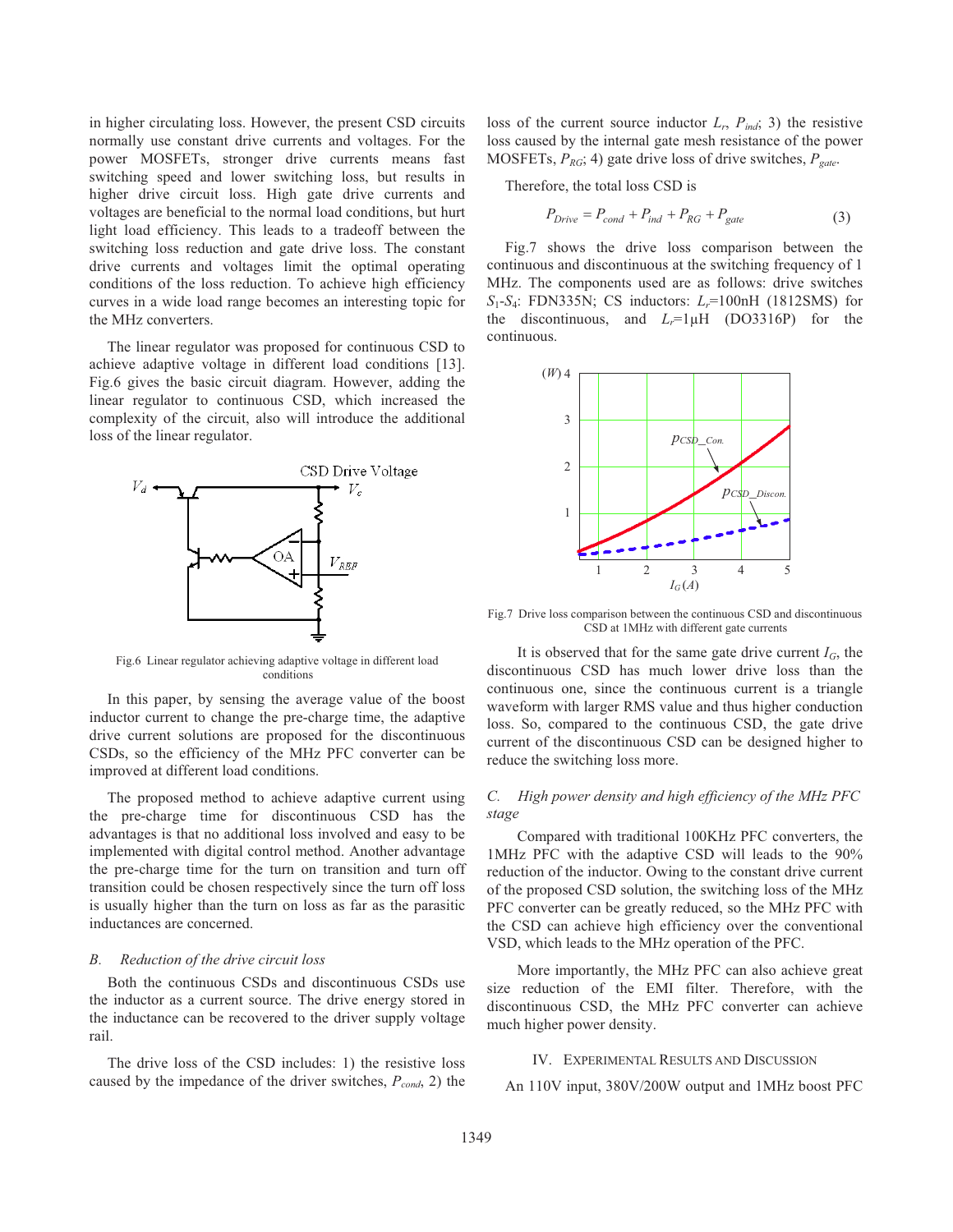converter was built to verify the advantages. Fig.8 gives the photo of the prototype. The specifications are as follows: boost inductor *L*=100μH; output capacitance *C*=220μF; the CS inductor  $L_r = 120$ nH; the gate driver voltage  $V_c = 12$ V.

The adaptive discontinuous CSD was built using discrete components. FDN335N n-channel MOSFETs were used for the four switches *S*1-*S*4. A Coilcraft 1812SMS air core inductor (120nH) was used for the CS inductor, *Lr*. The Fairchild NC7S series logic ICs are used for the timing logic implementation.

Fig.9 shows the input line voltage and current of the power stage. It is observed that the input line current is the sinusoidal waveform, which is able to catch up with the input line voltage.



Fig.8 Photo of the power stage and CSD



Fig.9 The input line voltage and current of the power stage

The measured PF values are given in Table I according to different loads. It is observed that the PF values are all above 0.99, which are compatible to the industrial standards. The functionality of the power factor correction is realized with the discontinuous CSD.

Fig.10 shows the CS inductor current  $i_{Lr}$  and the gate-tosource voltage  $u_{GS}$  to demonstrate the fast switching speed. It is observed that the gate drive current  $i_{Lr}$  is constant in each switching cycle.

**TABLE** ĉ MEASURED PF VALUES AT DIFFERENT LOADS UNDER 100VAC.

| <b>Load Conditions</b> | 25%   | 50%    | 75%    | $100\%$ |
|------------------------|-------|--------|--------|---------|
| $(\mathbf{W})$         | (50W) | (100W) | (150W) | (200W)  |
| РF                     | 0.992 | 0.994  | 0.998  | 0.999   |

To demonstrate the proposed adaptive current function, the detailed waveforms of turn on transition with different pre-charge time are provided in Fig.11. The two control signal for  $S_3$  and  $S_2$  are at the top, and the bottom waveform is the CS inductor current  $i_{Lr}$ . The turn on of the switch  $S_2$ initiates to pre-charge the CS inductor as labeled as precharge interval, during which, the CS inductor current ramps up. After the pre-charge time, the CS current is nearly constant to drive the power MOSFET. It is observed from Fig.11 (a), the pre-charge time is 12ns, and the peak drive current is 1.2A. Fig.11 (b) show that when the pre-charge time increased to 25ns, the peak drive current also increased to 2.5A adaptively.

For the turn off transition, the detailed waveforms with different pre-charge time are provided in Fig.12, which is similar to the situation of turn on transition.



(a) Turn on transition with pre-charge time1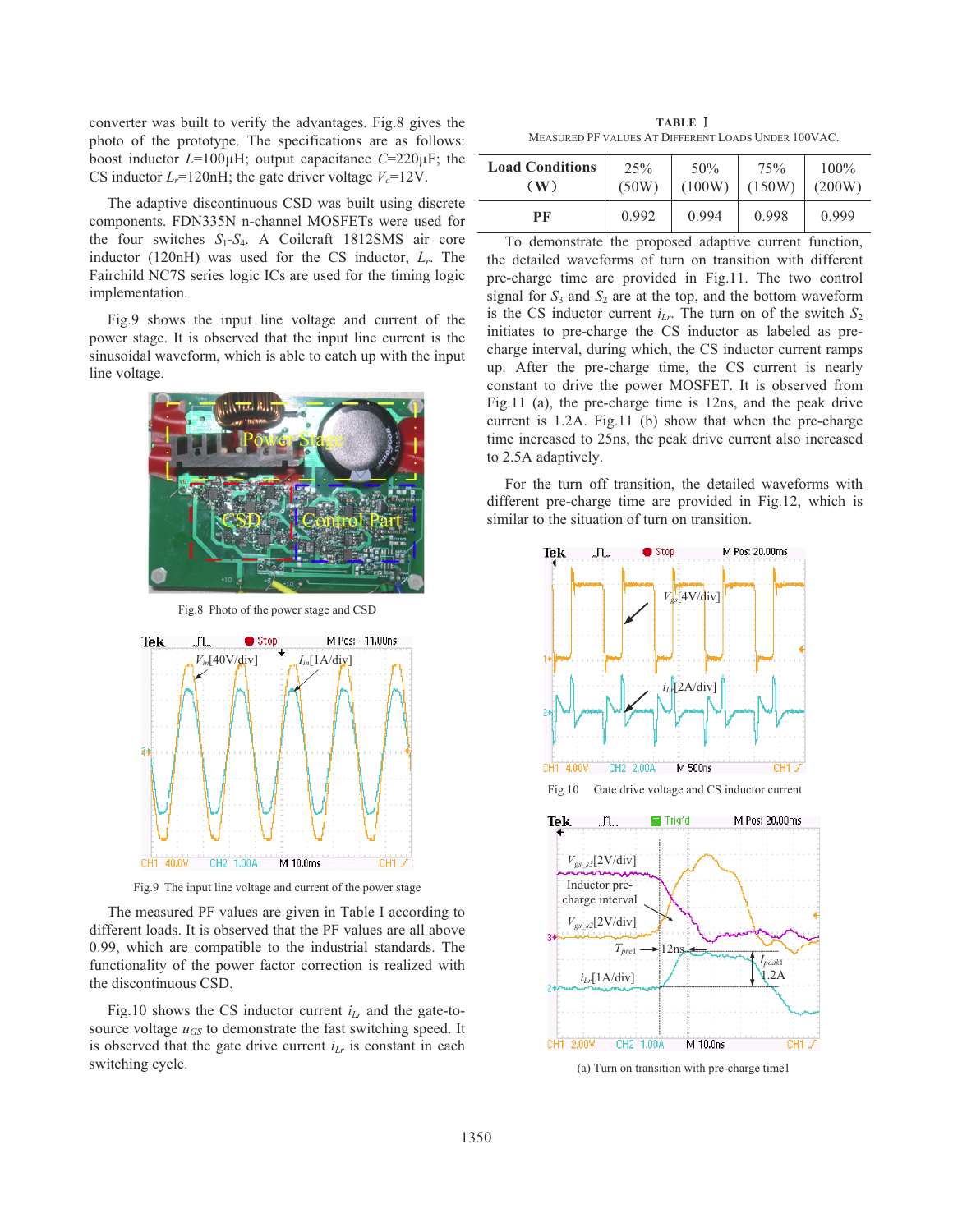

(b) Turn on transition with pre-charge time2

Fig.11 Detailed turn on waveforms with different pre-charge time, top: gate drive signals for  $S_3$  and  $S_2$ , bottom: CS inductor current  $i_{Lr}$ .



(a) Turn off transition with pre-charge time1



(b) Turn off transition with pre-charge time2

Fig.12 Detailed turn off waveforms with different pre-charge time, top: gate drive signals for  $S_3$  and  $S_2$ , bottom: CS inductor current  $i_{Lr}$ .

Fig.13 shows the measured efficiency comparison of the conventional VSD and CSD with different loads. The efficiencies at 25%, 50%, 75%, and 100% loads for 100VAC are provided. It is noted that the discontinuous CSD can improve the efficiency of the boost PFC converter over the conventional VSD in all load range. At 50% of the load, an efficiency improvement of 5.1% is achieved, and at full load, an efficiency improvement of 4.8% is achieved over the VSD.



Fig.13 Efficiency comparison between the VSD and CSD with different loads  $(V_{in} = 100 \text{VAC}, V_o = 380 \text{V}, f_s = 1 \text{MHz})$ 

### V. CONCLUSION

The discontinuous CSD is investigated for the MHz PFC boost converter in this paper. Using the pre-charge time, the adaptive drive current can be achieved in a wide line input voltage and load current. This helps to improve the PFC stage efficiency in a wide operation condition. In addition, this proposed adaptive control method is well compatible with the digital control, while no additional circuitry is needed to implement the adaptive drive current compared to the continuous CSDs. The experimental results verified the proposed solution. With 100VAC input, with the discontinuous CSD, at 50% load, an efficiency improvement of 5.1% can be achieved over the VSD, and at full load, an efficiency improvement of 4.8% can be achieved over VSD. The measured PF values are all above 99% and are complying with the industrial requirements.

#### **REFERENCES**

- [1] C. Wang, M. Xu, B. Lu and F. C. Lee, "New architecture for MHz switching frequency PFC," in Proc. IEEE APEC, 2007, pp. 179-185.
- [2] Nishimura. K, Yokoyama. N, Hirachi. K, Soon-Kurl. Kwon and Nakaoka. M, "Dual high-frequency chopper-based single stage PFC converter with output DC high quality," in Proc. IEEE ECCE, 2009.
- [3] P. O. Jeannin, D. Frey, J.C. Podvin, J. P. Ferrieux, J. Barbaroux, J. L. Schanen, B. Rivet, "1 MHz power factor correction boost converter with SiC Schottky diode," in Proc. IEEE IAS, 2004, pp. 1267-1272.
- [4] W. Eberle, Z. Zhang, Y. F. Liu and P. C. Sen, "A current source gate driver achieving switching loss savings and gate energy recovery at 1- MHz," IEEE Trans. on Power Electronics, Vol. 23, No. 2, pp. 678 - 691, Mar. 2008.
- [5] Z. Zhang, J. Zhen, Y. F. Liu and P. C. Sen, "Discontinuous current source drivers for high frequency power MOSFETs," IEEE Trans. Power Electron., Vol. 25, No. 7, Jul. 2010, pp. 1863-1876.
- [6] X. Zhou, Z. Liang and A. Huang, "A new resonant gate driver for switching loss reduction o f high side switch in buck converter," in Proc. IEEE APEC, 2010, pp. 1477-1481.
- [7] Q. Li and P. Wolfs, "The power loss optimization of a current fed